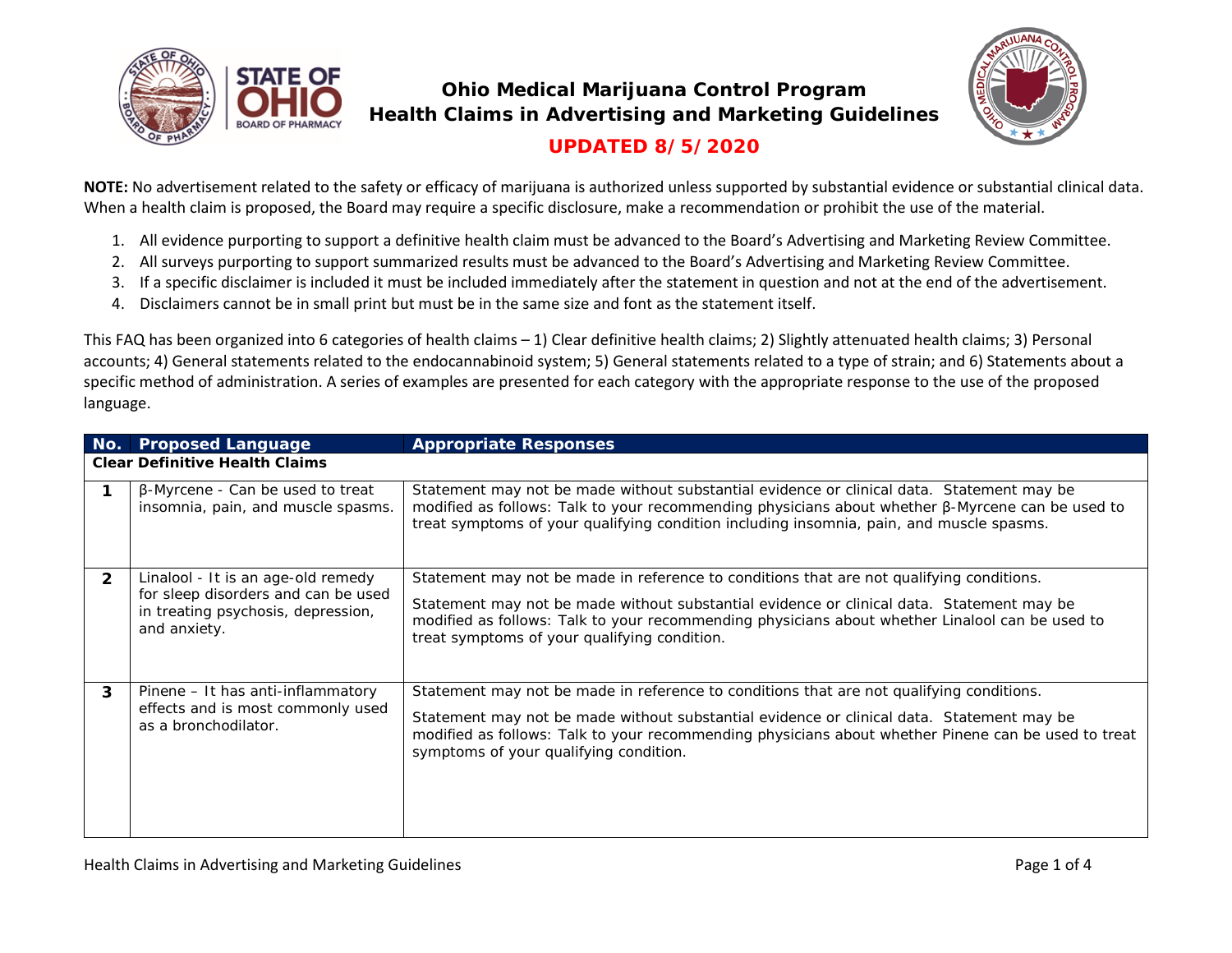



## **UPDATED 8/5/2020**

| No.                                                 | <b>Proposed Language</b>                                                                                                                                                                    | <b>Appropriate Responses</b>                                                                                                                                                                                                                 |  |  |
|-----------------------------------------------------|---------------------------------------------------------------------------------------------------------------------------------------------------------------------------------------------|----------------------------------------------------------------------------------------------------------------------------------------------------------------------------------------------------------------------------------------------|--|--|
| $\boldsymbol{A}$                                    | Humulene - It has antibacterial,<br>anti-inflammatory and antitumor<br>properties.                                                                                                          | Statement may not be made in reference to conditions that are not qualifying conditions.                                                                                                                                                     |  |  |
|                                                     |                                                                                                                                                                                             | Statement may not be made without substantial evidence or clinical data. Statement may be<br>modified as follows: Talk to your recommending physicians about whether Humulene can be used to<br>treat symptoms of your qualifying condition. |  |  |
| <b>Slightly Attenuated Definitive Health Claims</b> |                                                                                                                                                                                             |                                                                                                                                                                                                                                              |  |  |
| 5                                                   | CBD has shown potential as a<br>possible cancer treatment                                                                                                                                   | Statement may not be made without substantial evidence or clinical data. Statement may be<br>modified as follows: Talk to your recommending physicians about whether CBD can be used to treat<br>symptoms of your qualifying condition.      |  |  |
|                                                     |                                                                                                                                                                                             | Disclaimer at the end of an advertisement cannot substitute for supporting evidence or clinical data.                                                                                                                                        |  |  |
| 6                                                   | CBG may help treat symptoms of<br>many qualifying medical conditions                                                                                                                        | Statement may not be made without substantial evidence or clinical data. Statement may be<br>modified as follows: Talk to your recommending physicians about whether CBG can help treat<br>symptoms of your qualifying condition.            |  |  |
| $\overline{7}$                                      | Like natural cannabis, dronabinol<br>interacts with the CB1 receptor,<br>causing it to release hunger-<br>inducing hormones                                                                 | Statements comparing the efficacy of medical marijuana to traditional pharmaceuticals cannot be<br>made without substantial supporting evidence or clinical data.                                                                            |  |  |
| 8                                                   | Though research is limited, some<br>studies suggest that THC can even<br>reduce the level of brain cancer<br>cells                                                                          | Statement may not be made without substantial evidence or clinical data. Statement may be<br>modified as follows: Talk to your recommending physicians about whether THC can be used to treat<br>symptoms of your qualifying condition.      |  |  |
| <b>Personal Accounts</b>                            |                                                                                                                                                                                             |                                                                                                                                                                                                                                              |  |  |
| 9                                                   | Reports of survey findings<br>including: Patients with psychiatric<br>or mood disorders and patients with<br>diseases of or injuries to the CNS<br>favor CBD-dominant cannabis<br>medicines | Survey must accompany submissions containing statements purporting to summarize survey results.<br>If survey was conducted and summary statements are supported by survey results statement may be<br>made.                                  |  |  |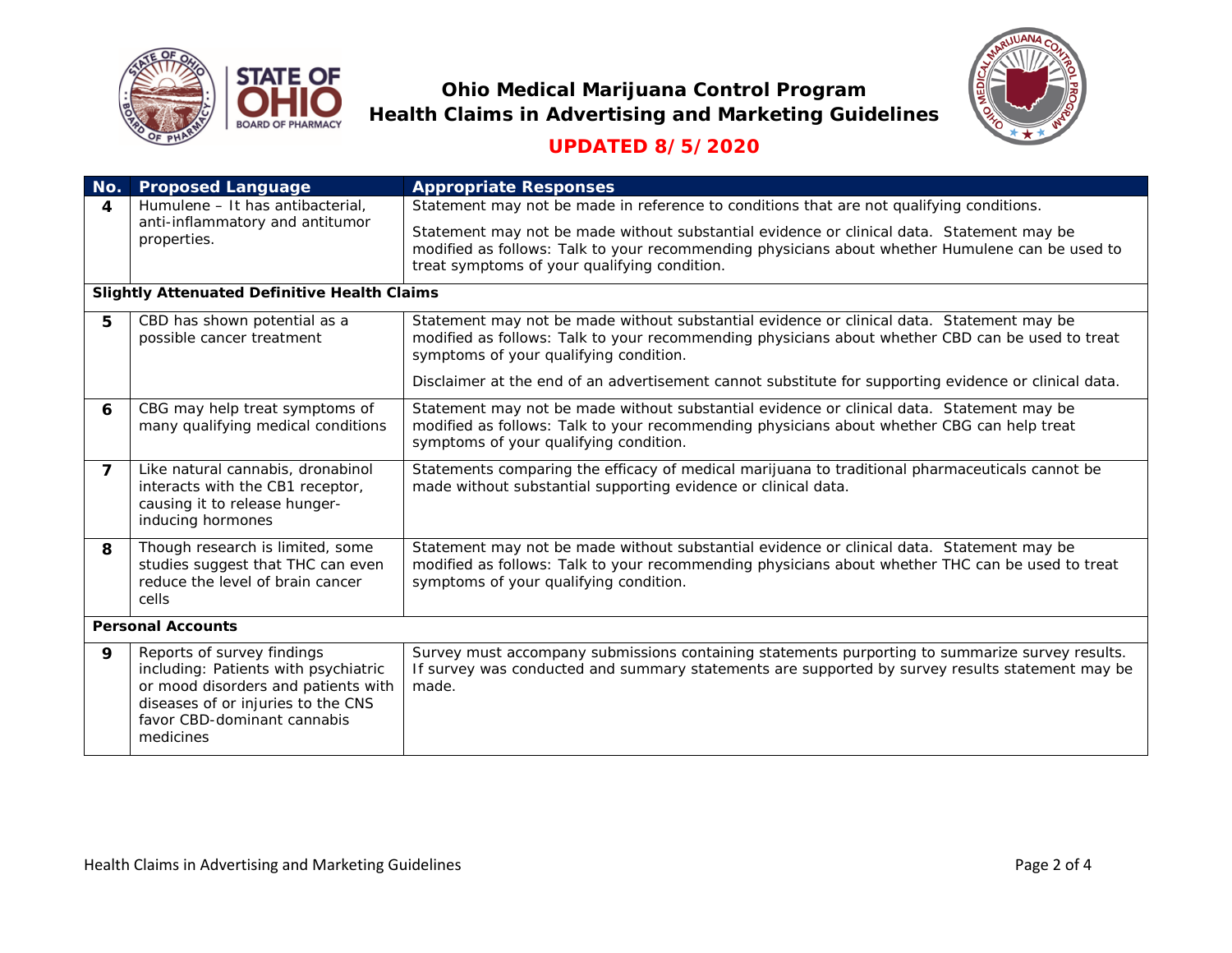



## **UPDATED 8/5/2020**

| No. | <b>Proposed Language</b>                                                                                                                                                                                                                                        | <b>Appropriate Responses</b>                                                                                                                                                                                        |
|-----|-----------------------------------------------------------------------------------------------------------------------------------------------------------------------------------------------------------------------------------------------------------------|---------------------------------------------------------------------------------------------------------------------------------------------------------------------------------------------------------------------|
| 10  | Reports of survey findings<br>including: Patients with pain and<br>inflammation favor CBD-rich<br>cannabis medicines with more equal<br>levels of THC and CBD                                                                                                   | Survey must accompany submissions containing statements purporting to summarize survey results.<br>If survey was conducted and summary statements are supported by survey results statement may be<br>made.         |
| 11  | Invitation to an event where<br>patients will be present; Description<br>includes following patient accounts:<br>Effectiveness of certain terpene oils<br>at reducing nausea associated with<br>cancer treatment                                                | Discussion of patient experience may be included in events and event may be advertised as such.<br>Patients may not offer medical advice regarding how to treat any qualifying condition with medical<br>marijuana. |
| 12  | Invitation to an event where<br>patients will be present; Description<br>includes following patient accounts:<br>How medical marijuana has<br>changed lives for the better                                                                                      | Discussion of patient experience may be included in events and event may be advertised as such.<br>Patients may not offer medical advice regarding how to treat any qualifying condition with medical<br>marijuana. |
| 13  | Invitation to an event where<br>patients will be present; Description<br>includes following patient accounts:<br>How medical marijuana relieved<br>symptoms                                                                                                     | Discussion of patient experience may be included in events and event may be advertised as such.<br>Patients may not offer medical advice regarding how to treat any qualifying condition with medical<br>marijuana. |
|     | Statements Related to the Endocannabinoid System                                                                                                                                                                                                                |                                                                                                                                                                                                                     |
| 14  | Alternations in memory, movement,<br>mood, perception, and condition all<br>result from the binding of THC to<br>CB1 receptors                                                                                                                                  | Statement may not be made without substantial evidence or clinical data establishing accuracy.                                                                                                                      |
| 15  | The endocannabinoid system is the<br>network of cell receptors in humans<br>that interact with cannabinoids.<br>CB1 receptors are in our brain,<br>eyes, and reproductive systems,<br>while the greatest concentration of<br>CB2 receptors exist in the spleen. | Technically accurate statement that may be made.                                                                                                                                                                    |